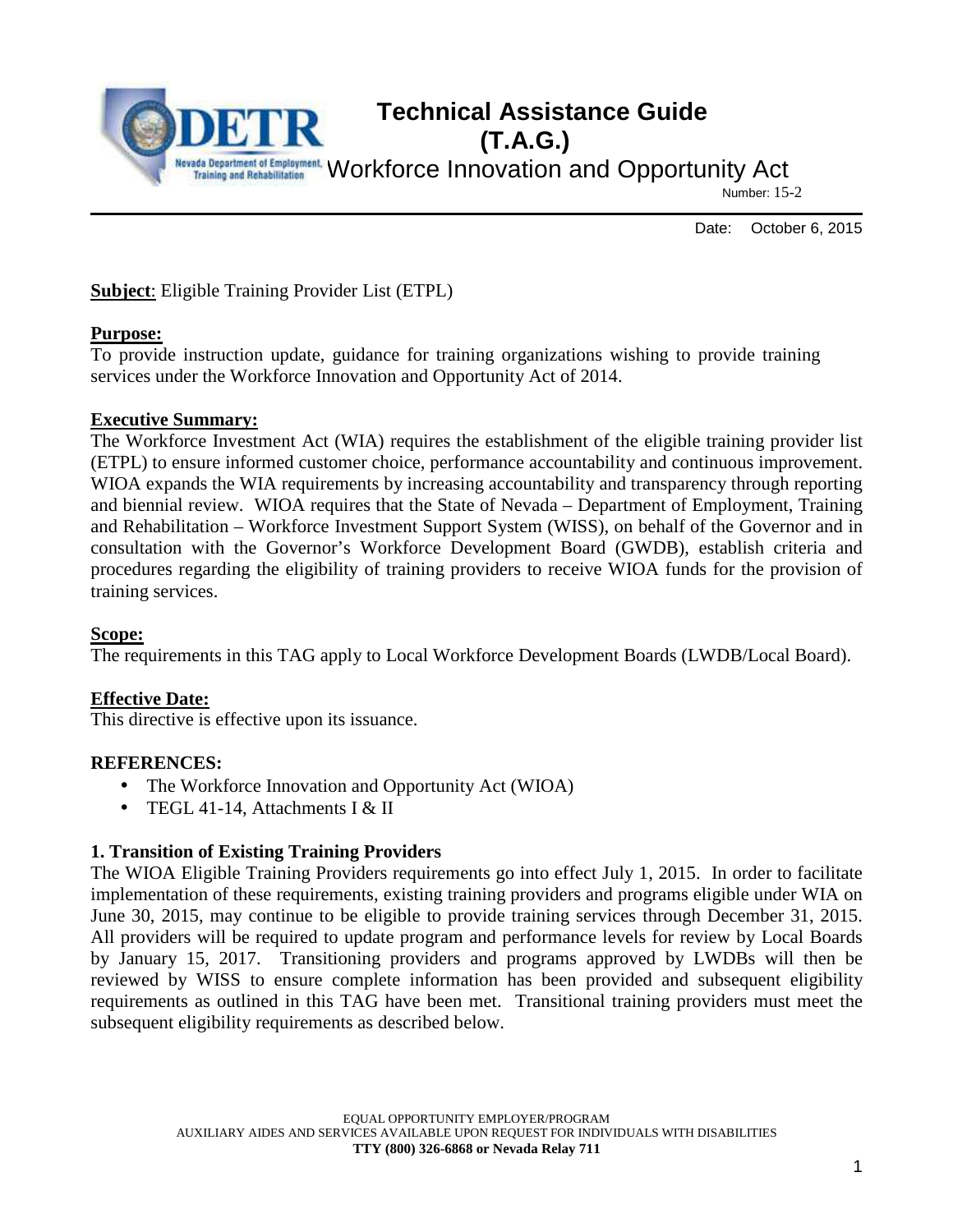• Eligibility will be automatically extended through December 31, 2015. To ensure that the provider's transition is smooth, providers must seek continued eligibility by submitting their application before **November 15, 2015**.

# **Training providers and programs that do not renew eligibility by November 15, 2015 will be removed as an eligible training provider and removed from ETPL effective January 1, 2016.**

# **2. Eligible Providers of Training Services**

A program of training services is defined as one or more courses or classes, or a structured regimen that leads to a recognized post-secondary credential, secondary school diploma or its equivalent, employment, or measurable skill gains toward such a credential or employment. These training services could be delivered in person, on-line, or in a blended approach. The types of eligible training services under WIOA title I-B are similar to those approved under WIA title I with expanded options for incumbent workers, and the use of Local Board contracts for training services.

Providers of training services are identified within the following categories:

- Post-secondary education institutions;
- Registered Apprenticeship programs;
- Other public or private providers of training, which may include joint labor-management organizations and eligible providers of adult education and literacy activities under title II if such activities are provided in combination with occupational skills training;
- Local Boards, if they meet the conditions of WIOA sec.  $107(g)(1)$ ; and
- Community Based Organizations (CBOs) or private organizations of demonstrated effectiveness that provide training under contract with the local board.

A provider, as described above, must comply with the criteria, information requirements, and procedures established under WIOA and this TAG to be included on the list of eligible providers of training services.

Apprenticeships, are exempt from initial eligibility procedures and shall be included and maintained on the list of eligible providers for so long as the corresponding program of the provider remains registered as a registered apprenticeship program.

# **3. New Provider Eligibility Requirements**

Initial eligibility for all new training providers under WIOA begins July 23, 2015. New providers may seek initial eligibility electronically through approval by the LWDBs and, if reviewed and approved by WISS, will remain eligible and listed on the ETPL for only 1 year for a particular program. Subsequent eligibility applications will be reviewed every year as a State requirement. The criteria and information requirements determined by WISS establish that a provider and/or program not previously eligible under this section provide verifiable information pertaining to:

- Description of each program of training service to be offered including internships, lab fees, and materials to include costs associated for each item and as indicated on the ETP application;
- Information addressing a factor related to the indicators of performance, as described in WIOA sec.  $116(b)(2)(A)(i)(I)-(IV)$ , which include: unsubsidized employment during the second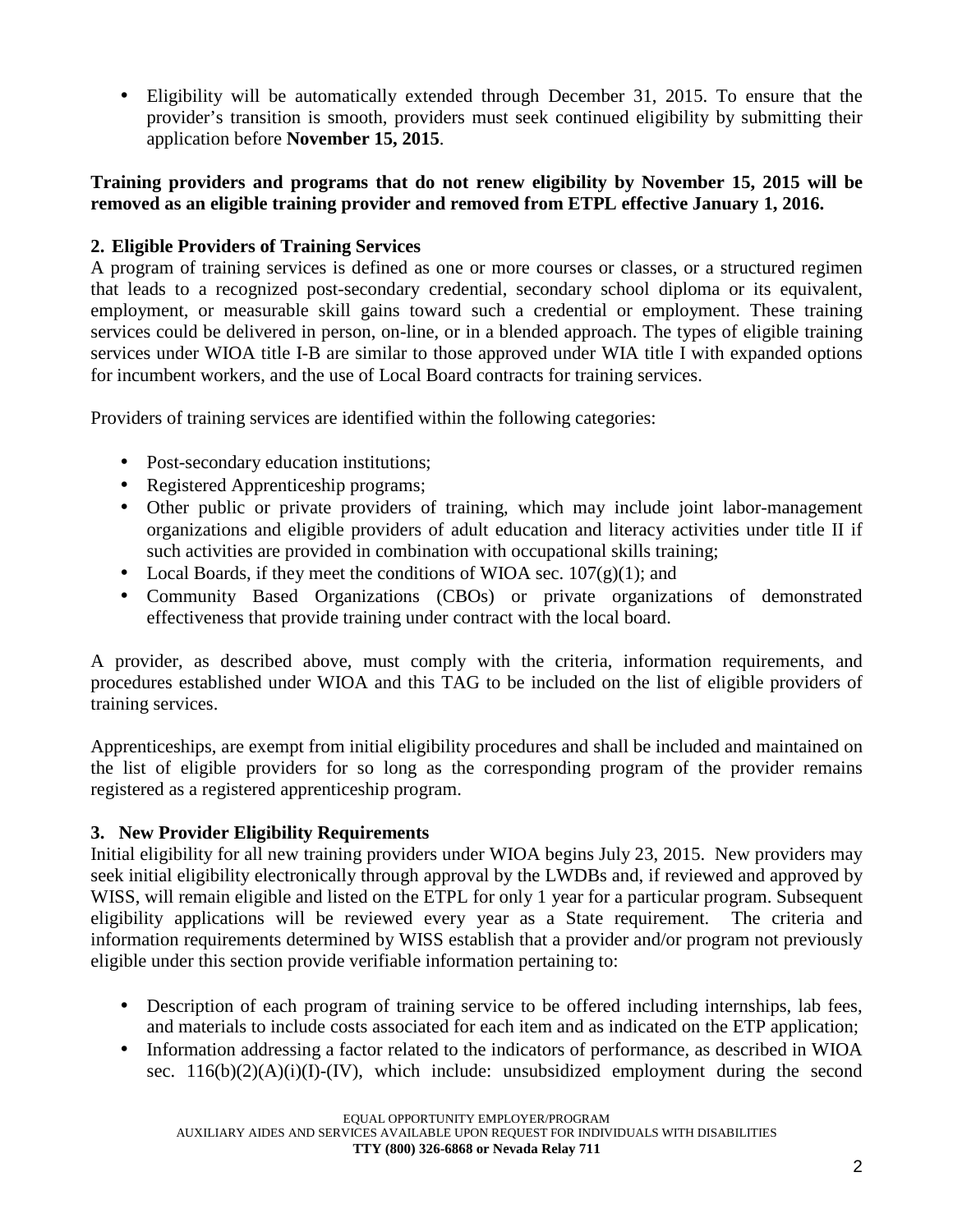quarter after exit, unsubsidized employment during the fourth quarter after exit, median earnings, and credentials attainment;

- A description concerning whether the provider is in a partnership with a business including quality and quantity of employer partnerships and as indicated on the ETP application;
- Other factors that indicate high-quality training services leading to a recognized post-secondary credential;
- Information addressing the alignment of the training services with in-demand industry sectors and occupations, to the extent practicable;
- State licensure requirements;
- The ability of the providers to provide training services that are physically and programmatically accessible for individuals who are employed and individuals with barriers to employment, including individuals with disabilities;

# **Subsequent Eligibility Requirements**

In addition to the above requirements, subsequent eligibility requires the following factors be considered by LWDBs when electronically recommending programs to WISS for approval.

- The performance of providers of training services on the performance accountability measures described in WIOA sec.  $116(b)(2)(A)(i)(I)-(IV)$  and as initially and subsequently required by WISS and indicated initially through the provider application process;
- Access to training services throughout the State including rural areas and through the use of technology;
- Information reported to State agencies on Federal and State training programs other than programs within WIOA title I-B, including one-stop partner programs;
- The degree to which training programs relate to in-demand industry sectors and occupations in the State;
- State licensure requirements of training providers, and licensing status of providers of training services, if applicable;
- The provider's ability to offer industry-recognized certificates and/or credentials;
- The ability of providers to offer programs that lead to post-secondary credentials;
- The quality of the program of training services including a program that leads to a recognized post-secondary credential;
- The ability of the providers to provide training services that are physically and programmatically accessible for individuals who are employed and individuals with barriers to employment, including individuals with disabilities;
- The timeliness and accuracy of the eligible training provider's performance reports; and,
- Other factors that the Governor determines are appropriate in order to ensure: the accountability of providers; that one-stop centers in the State will meet the needs of local employers and participants; and that participants will be given an informed choice among providers. This includes the annual recertification process and performance reporting functions. States are responsible for ensuring the quality and value of eligible training providers for WIOA program participants. Examples of additional factors that the Governor may consider include: the ability of a provider to partner with employers and to provide job placement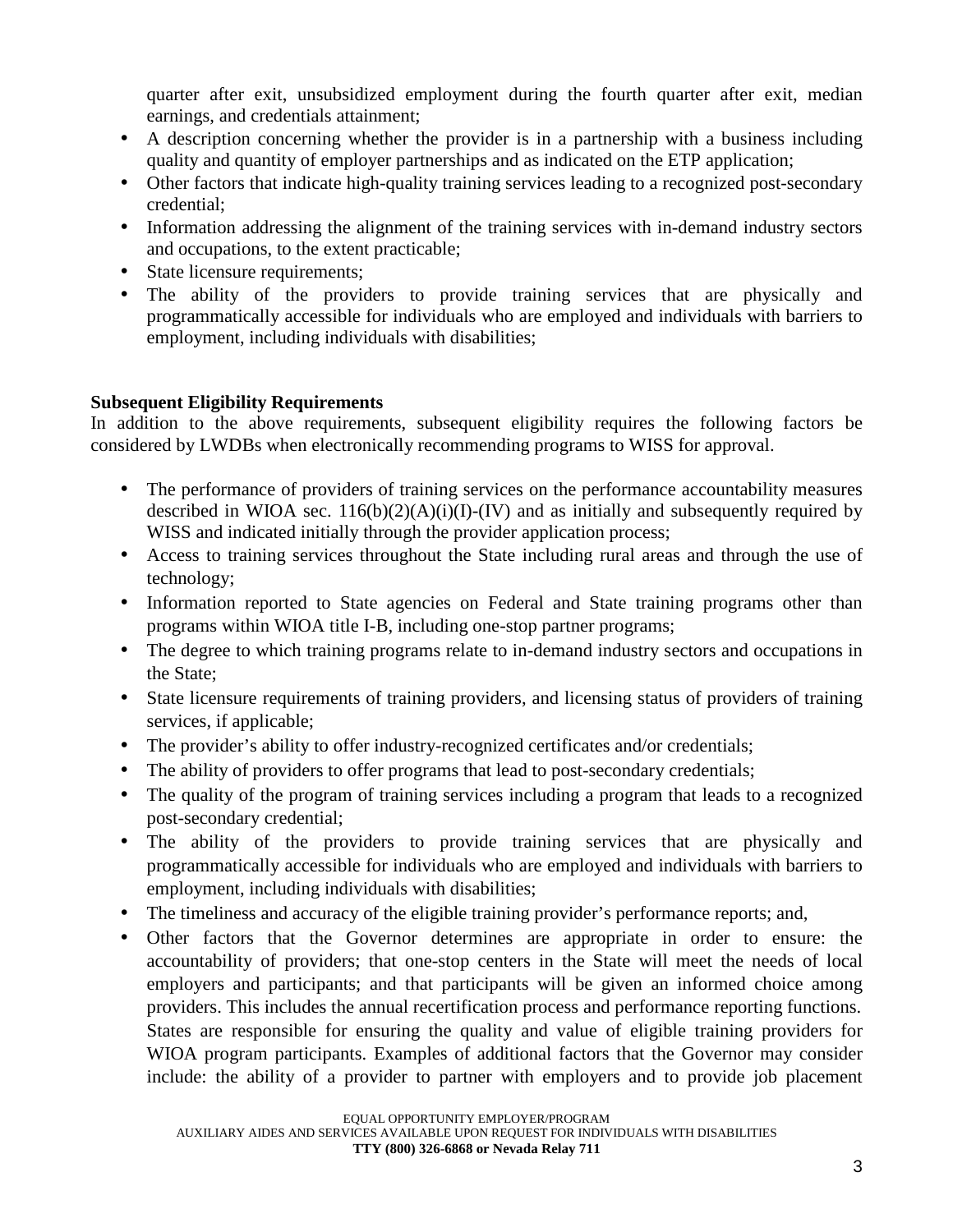services; the dropout rate of the training provider, and the student loan default rate of the provider.

Not all allowable types of training services are subject to the requirements of the eligible training provider provisions in WIOA title I-B. Training services exempt from the Section 122 eligibility requirements include:

- On-the-job training; customized training; incumbent worker training; transitional employment; or
- The circumstances described at WIOA sec.  $134(c)(3)(G)(ii)$ , where the Local Board determines that:
- There are insufficient providers, or
- There is a training services program with demonstrated effectiveness offered in the local area by a community-based organization or other private organization to serve individuals with barriers to employment, or
- It would be most appropriate to award a contract to an institution of higher education or other eligible provider of training services in order to facilitate the training of multiple individuals in in-demand industry sectors or occupations, and such contract does not limit customer choice; or
- When the Local Board provides training services through a pay-for-performance contract.

# **4. Registered Apprenticeship Programs (RA) Inclusion on the ETPL**

All Registered Apprenticeship programs registered with the U.S. Department of Labor, Offices of Apprenticeship or a recognized State Apprenticeship Agency are automatically eligible to be included as an eligible training provider. These include;

**Employers who provide related instruction;** Employers with Registered Apprenticeship programs provide formal in-house instruction as well as on-the-job training at the work site.

**Employers who use an outside educational provider**; Under this model, Registered Apprenticeship program sponsors do not provide the related instruction or educational portion of the apprenticeship, but rely upon an outside educational entity to deliver instruction. Employers can use two- or four-year post-secondary institutions, technical training schools, eligible providers of adult education and literacy activities under title II, or on-line courses for related instruction. The employer is the ETP and must identify their instructional provider as defined locally.

**Joint Apprenticeship Training Programs**; These programs are made up of employers and unions. They have an apprenticeship training school where the instructional portion of the Registered Apprenticeship program is delivered. The training schools are usually administered by the union.

**Intermediaries;** Intermediaries can serve as program sponsors when they take responsibility for the administration of the apprenticeship program. They can also provide expertise such as curriculum development, classroom instruction and supportive services, as appropriate. The intermediary is the ETP and must identify the instructional provider if an outside organization is providing the educational portion of the apprenticeship. Intermediaries include:

o Educational institutions including two- and four-year post-secondary institutions, technical schools, or eligible providers of adult education and literacy activities under title II. In this model, the educational institution administers the program, works with employers to hire apprentices and provides classroom or on-line instruction for the apprenticeship program;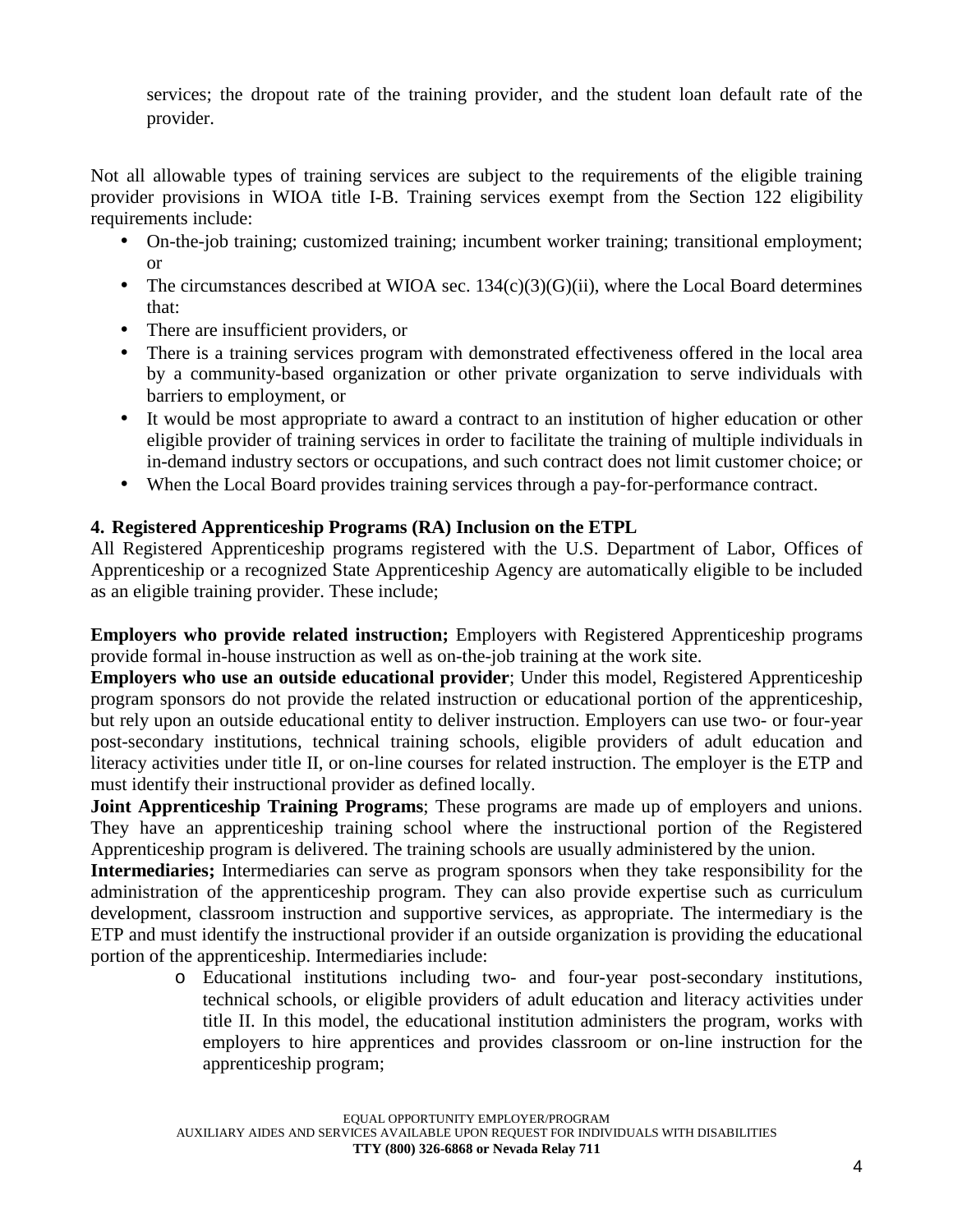- o Industry associations administer the program and work with employer/members and educational entities to implement the apprenticeship program; and,
- o Community based organizations administer the program and work with employers, educational entities and the community to implement the apprenticeship program.
- LWDBs are responsible for establishing contact with Registered Apprenticeship program sponsors within their local area to identify the programs that want to be included on the State's ETPL through appropriate means (mass email or other general communication, personal communication or a telephone call to local Registered Apprenticeship program sponsors). (TEGL 41-14 section 8)
- A written response to the LWDBs from the Registered Apprenticeship program sponsor requesting inclusion will serve as the program sponsor's affirmation to be included on the ETPL.
- LWDBs must notify WISS in writing of all registered apprenticeship programs that indicate an interest in being included in the ETPL.

Note: Pre-apprenticeship programs do not have the same automatic eligibility as do RA's and must pursue the standard application process to apply to the ETPL.

# **Procedure**

- LWDBs shall work with local providers to comply with training provider and program application requirements.
- LWDBs shall provide the following information to WISS for all Registered Apprenticeship programs that indicate an interest in being on the ETPL:
	- o Occupations included within the Registered Apprenticeship program;
	- o Name and address of the Registered Apprenticeship program sponsor;
	- o Name and address of the Related Technical Instruction provider, and the location of instruction, if different from the program sponsor's address;
	- o Method and length of instruction; and
	- o Number of active apprentices.

Registered Apprenticeship program sponsors that do not provide the Related Technical Instruction portion of the apprenticeship program (as outlined above) may be required to provide additional information about their education provider, including the cost of the instruction.

**5.** Technology based training (on-line programs), must complete the application process as lined out in the application/instructions and include the following additional information; how students login and submit their assignments, testing requirements, if a proctor test, what location, who grades the online submission, and how attendance is being tracked.

# **6. Performance Requirements per TEGL 41-14**

After the initial period of eligibility ends, Training Providers will be required to meet the following reporting requirements in order to remain eligible to receive WIOA funding as indicated by the still proposed Primary Performance Indicators for the WIOA ETP Performance Report.

The (ETP) Performance Report, applicable only to the title I Adult and Dislocated Worker programs, must report the below five indicators with respect to *all individuals* who exited a program of study and all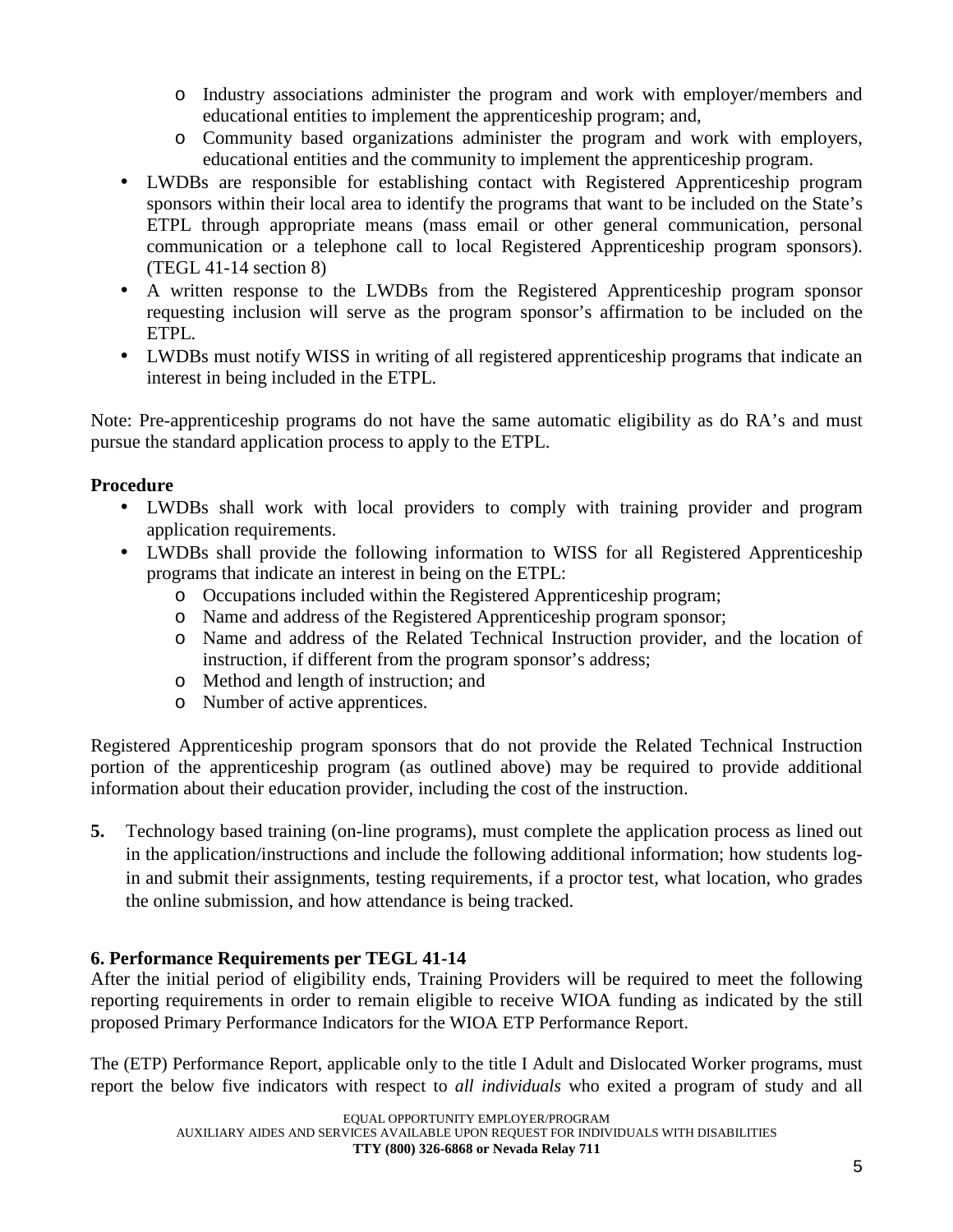individuals who completed a program of study including individuals in the program of study who are not WIOA participants.

- 1. The percentage of individuals who are in unsubsidized employment during the second quarter after exit from the program of study;
- 2. The percentage of individuals who are in unsubsidized employment during the fourth quarter after exit from the program of study;
- 3. The median earnings of individuals in the program of study who are in unsubsidized employment during the second quarter after exit;
- 4. The percentage of program participants who obtain a recognized postsecondary credential, or a Secondary school diploma or its recognized equivalent during participation in or within one year after exit from the program. For those participants who obtained a secondary school diploma or its recognized equivalent, the participant must also have obtained or retained employment or be in an education or training program;
- 5. The total number of individuals who exit from the program of study.

The ETP Performance Report must report the below indicators with respect to *all WIOA participants* in the program of study.

- 1. The number of participants exiting from the program of study (or the equivalent);
- 2. The total number of participants who received training services through each of the adult program and the dislocated worker program authorized under chapter 3 of subtitle B, disaggregated by the type of entity that provided the training, during the most recent program year and the three preceding program years;
- 3. The total number of participants who exited from training services, disaggregated by the type of entity that provided the training, during the most recent program year and the 3 preceding program years;
- 4. The average cost per participant for the participants who received training services, disaggregated by the type of entity that provided the training, during the most recent program year and the three preceding program years; and
- 5. The number of individuals with barriers to employment served by each of the adult program and the dislocated worker program authorized under chapter 3 of subtitle B, disaggregated by each subpopulation of such individuals, and by race and ethnicity, sex, and age.

### **7. Proposed Performance Measures**

| • Unsubsidized employment during the second quarter after exit34% |  |
|-------------------------------------------------------------------|--|
| • Unsubsidized employment during the fourth quarter after exit33% |  |
|                                                                   |  |
|                                                                   |  |

Note: Data collected will be analyzed as appropriate over the span of the next two program years, and considered in setting, re-setting and in determining additional WIOA Performance Measures, as determined by the Governor. Additional performance measures may be released in the future; along with final performance requirement should they change from the above proposed. The designated levels of performance will be published on the ETPL website on a yearly basis.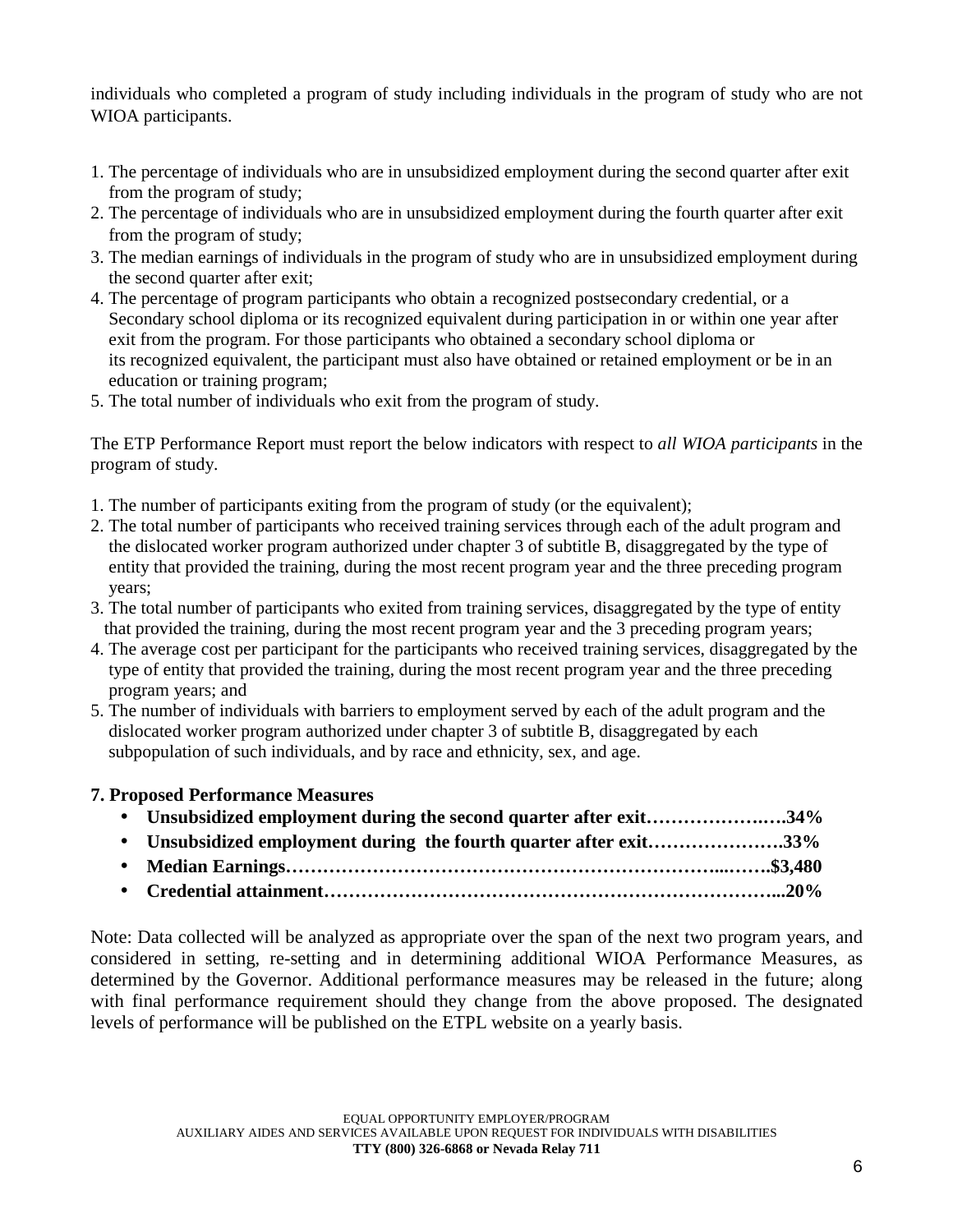# **8. ETPL Training Provider Appeals**

LWDB's are responsible to have an appeals process policy in writing to include standard time frames, in effect should the need arise. Any registrant, participant, applicant, eligible applicant, sub-recipients, subcontractors, employees or other interested persons may file a grievance with an administrative entity, contractor or grantee. Complainants must exhaust the procedures at the local level before the grievance/complaint may be filed with the State per SCP 4.4.

## **9. Responsibilities:**

The LWDBs are responsible for carrying out the following procedures assigned by the State:

- Review new and subsequent training provider applications for programs of training services to ensure labor market relevance, WIOA training providers eligibility criteria, performance information and State required items have been provided accurately prior to submission to the WISS for final approval.
- Consult with the State when establishing procedures affecting the ETPL;
- Quarterly determine new RA programs wishing to be on the list and provide required information to the State for submission to the ETPL.
- Yearly determine those RA programs who no longer wish to be on the list and those who are de-registered with federal Office of Apprenticeship (OA) director or the applicable State agency and are communicated to the State for removal from the ETPL.
- Ensure the LWDBs' current policy outlines the Appeals Process for ineligible provider/programs denied inclusion and or removed from the ETPL for cause, is provided to all interested parties.
- Recommend the termination of programs/providers from the ETPL per SCP 1.13.
- Work with the State to ensure that: there are sufficient numbers and types of providers of career services and training services (including eligible providers with expertise in assisting individuals with disabilities and eligible providers with expertise in assisting adults in need of adult education and literacy activities) serving the local area and providing the services involved in a manner that maximizes consumer choice and leads to competitive integrated employment for individuals with disabilities;
- Maintain the credibility of the State ETPL Applications, which means that ONLY State approved changes/updates to the applications are allowed.
- Ensure the State's eligible training provider list is disseminated publicly through the local onestop system, and its partner programs;
- LWDBs may require additional information and/or set higher levels of performance for providers to become or remain eligible to provide services in their particular area within the parameters set forth in WIOA and State requirements;
- Establish a procedure to provide interested members of the public an opportunity to make recommendations and submit comments regarding the eligibility process. Quarterly submit these comments to WISS; and
- Determine programs meet the eligibility criteria and performance levels established by the State